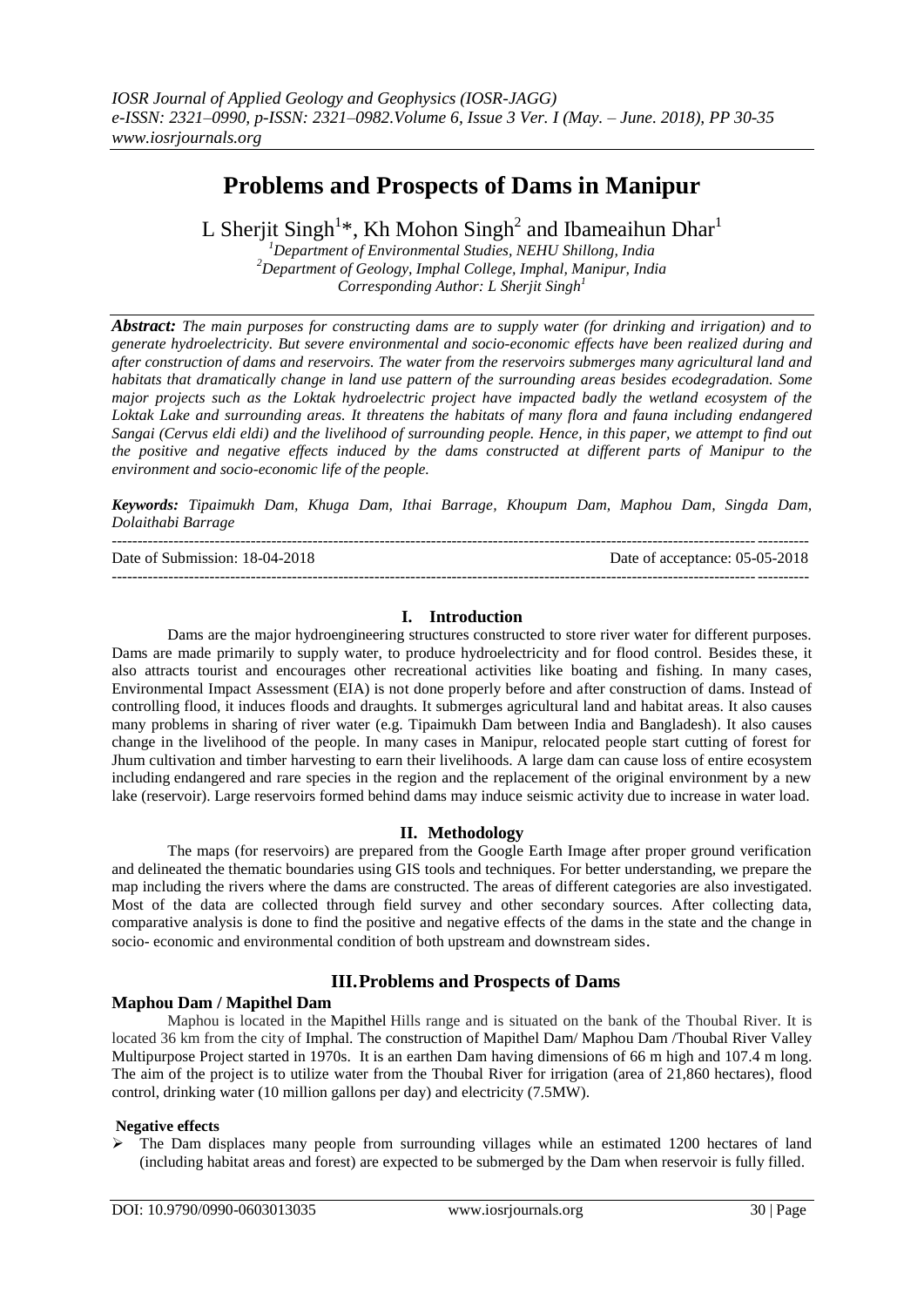- $\triangleright$  The blocking of the Thoubal River has disturbed the water flow. The sediments (sand and stone) brought down by the River are now deposited in the reservoir of the Dam causing high rate of siltation and sedimentation.
- $\triangleright$  Most of the village communities in the downstream who are living by fishing, collecting sand and stone from the Thoubal River have lost their livelihoods (Kipgen, 2015).
- $\triangleright$  It leads to water scarcity in downstream side, affecting agriculture and other allied activities that threaten the food and water security of the people.



**Fig. 1** A view of Maphou/ Mapithel Dam



**Fig. 2** Location of Dams and reservoirs (showing shape) of Manipur

#### **Khoupum Dam**

Khoupum Dam was constructed in 1978. This is the first dam in northeast India which is constructed in the hilly areas. The main purpose of the project is to provide irrigation water to the agricultural land of 800 hectares in the valley. It is also to practice double cropping under the programme of Green Revolution. The project consists of an Earth Dam of 17 meters height and around 600 square meter across the Machengdui River, tributary to Irang River, in Manipur. The dam is situated in south eastern part of the Khoupum Valley which is 85 km away from Imphal.

#### **Negative effects**

- $\triangleright$  The water from reservoir spills out in the rainy season into the surrounding areas causing floods and flash floods.
- Reservoir of the Khoupum Dam causes loss of 60 hectares of agricultural land.
- $\triangleright$  People who have lost their permanent agricultural lands due to this Dam start clearing the forest for Jhum cultivation in catchment areas that leads to depletion of vegetation cover and soil erosion.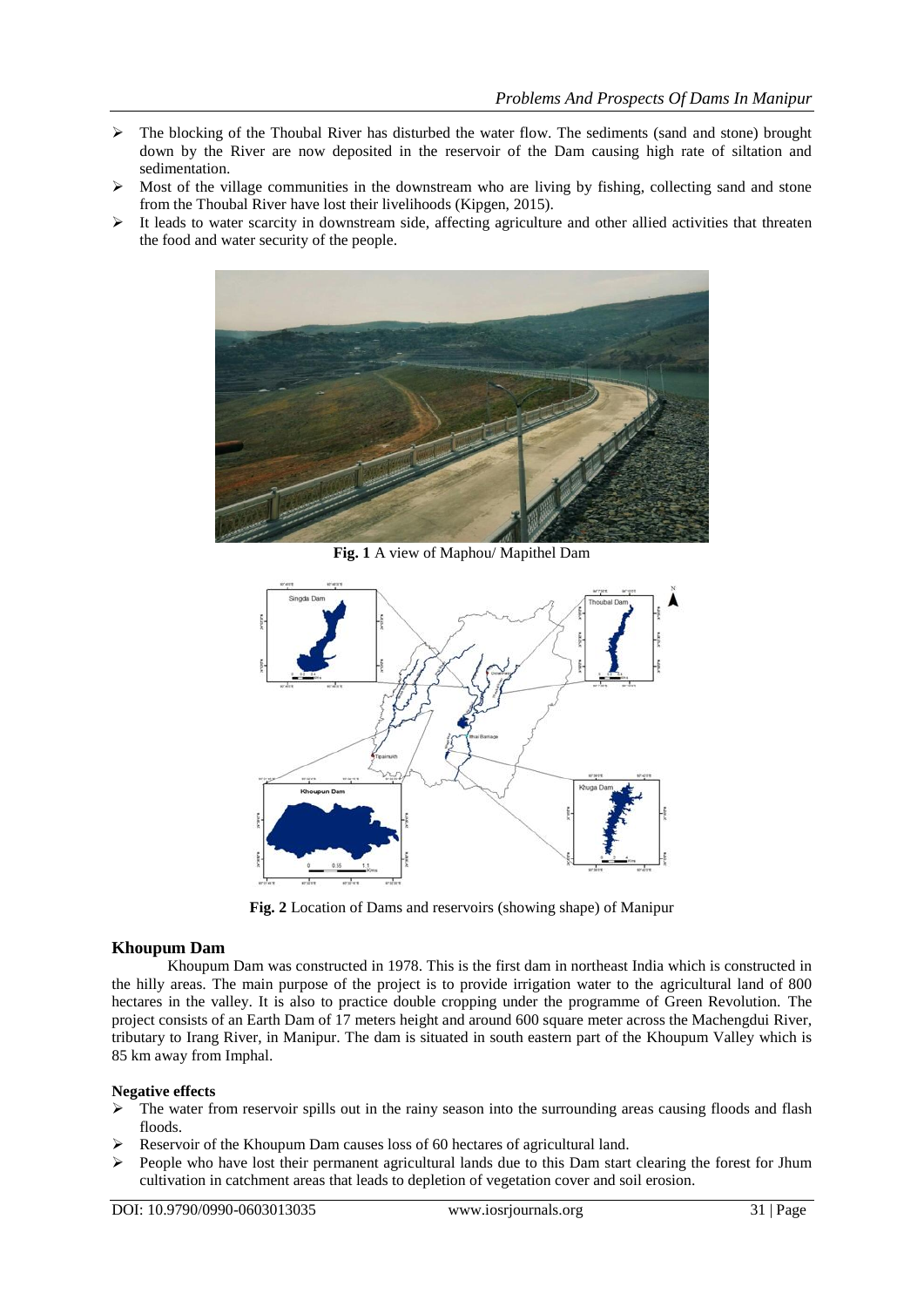- $\triangleright$  Khoupum Dam Project controls flood to some extent and reduces the flood prone areas from 200 hectares to 90 hectares but the areas under water deficit and fallow land have increased to 200 hectares after the dam (Rongmei and Singh, 2013).
- $\triangleright$  Dam provides fishing facilities to the upstream areas but there is no fish again in the downstream valley. Again, the dam generates employment but number of families living below poverty line and landless in the valley has risen higher than before the dam (Rongmei and Singh, 2013).



**Fig 3** A view of Khoupum Dam' reservoir

#### **Loktak Hydroelectric Project/ Ithai Barrage**

The construction of Loktak Multipurpose Hydro Electric Project was taken up by the Ministry of Irrigation and Power, Government of India in 1971 and was commissioned on 4th June 1983 with the National Hydro Electric Power Corporation (NHPC) executing the project. The project aims to generate 105 MW of electricity and irrigate 24,000 hectares of land in the Imphal Valley besides flood control in Imphal valley. As a part of project they constructed Ithai Barrage at Ithai where Khuga River meets Imphal River.

#### **Negative effects**

- $\triangleright$  It causes floods in Imphal valley (around 80,000 acres of land). The water reaches up to Hiyangthang and many other settlement areas of Khangabok, Leishangthem, Tentha, Athokpam, Mayang Imphal, Nambol and many places around Ikop pat, Kharung pat and Pumlen pat, etc**. (**Jugindro, 2017).
- $\triangleright$  It has led to submergence of more than 30,000 acres of agriculture land. People of Manipur continue to lose huge amount of money (around Rs 300 crore) annually (Jugindro, 2017).
- $\triangleright$  The stagnant water has caused thinning of the Phumdis (floating biomass) in the Keibul Lamiao area, the habitat of *Sangai* and large scale growing of Phumdis in other parts of the Lake. The Government of Manipur spends huge amount of money annually to remove Phumdis but still not successful.
- The Dam has blocked route of migration (Imphal River) of many fishes that breed in the lake. This has led to disappearance of several indigenous fishes from Loktak Lake such as the Ngaton, Khabak, Pengba, Tharaak, Ngaaraa, Ngaatin etc. (Jugindro, 2017)
- $\triangleright$  Siltation and sedimentation is another major problem that declines the water holding capacity of the Lake. It leads to change in both quality and quantity of water of Loktak Lake.



**Fig. 4** A view of Ithai Barrage **Fig. 5** A view of Loktak lake

# **Khuga Dam**

Khuga Dam is a multi-purpose project located to the south of Churachandpur district Manipur. The project was started in 1983 and resumed in 2002 after being at a standstill for a period of time. On 12 November, 2010 Sonia Gandhi inaugurated the dam and dedicated it to the nation. The Khuga Dam was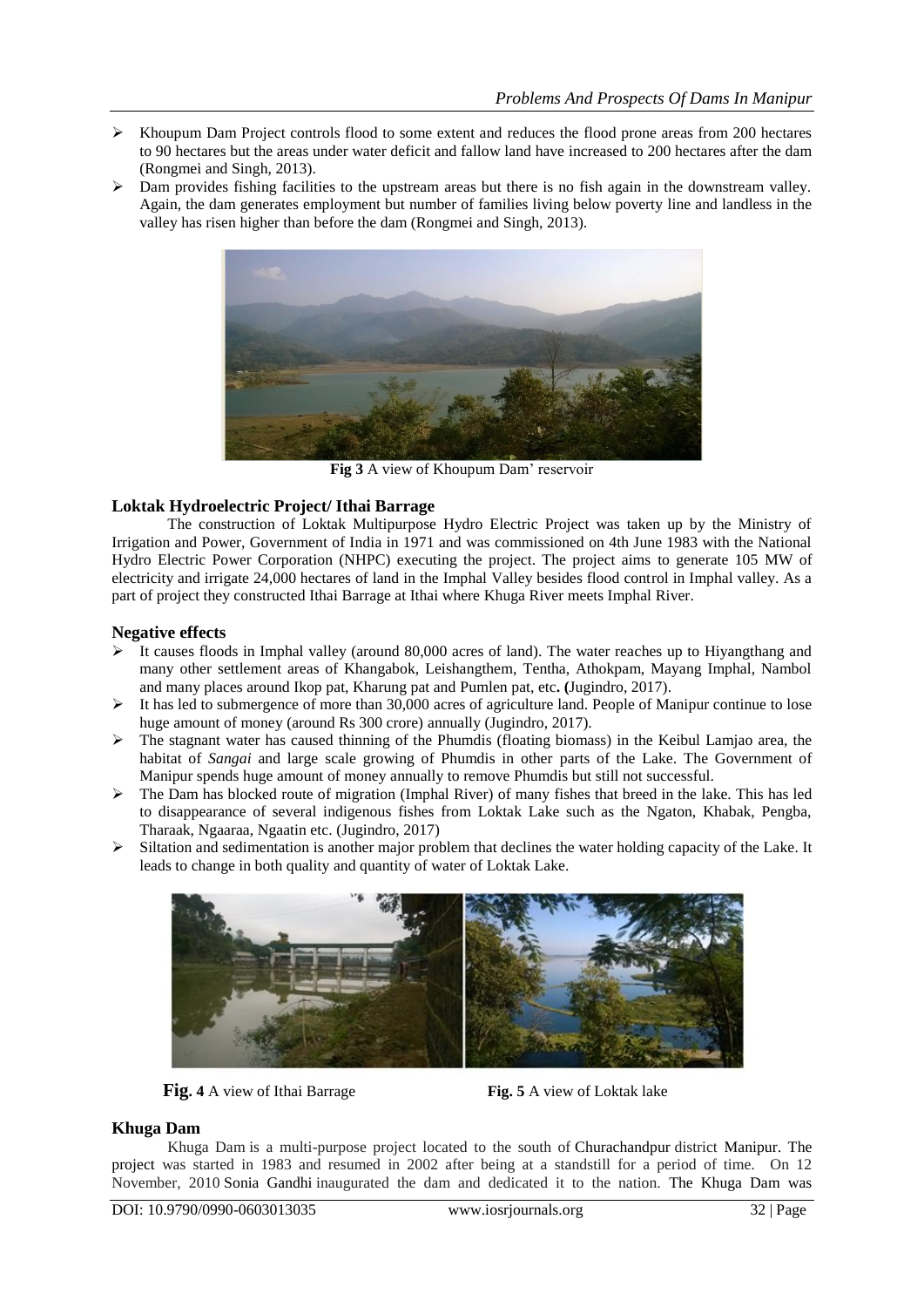constructed to generate hydroelectricity (1.5 MW) and to provide irrigation to 15,000 hectares of agricultural land. Now, the Khuga multi-purpose project provides drinking water (29%), fishing (4%), recreation (2 %) and minor irrigation (8%) to the displaced communities. The Dam also serves as spot for tourist attraction.

#### **Negative Effects**

- $\triangleright$  More than 3000 people were displaced due to the construction of Khuga Dam. The displaced people are forced to change their primary occupation and livelihood (Zou, 2011).
- Jhum cultivation increases clearing forest as people lose their agricultural land.
- Dependency on forest and forest products such as timber, charcoal making and firewood cutting has also increased as people have lost their primary occupation i.e. agriculture.
- $\triangleright$  One of the main purposes of Khuga Dam, i.e. power generation has not been initiated till today.
- Source of water for domestic purposes also changes. Dependency on river water increases from 49.2% before displacement to 68.4% after displacement as water from pond, tube well or hand pumps has diminished considerably ( Zou, 2011).



**Fig. 6** A view of Khuga Dam

#### **Tipaimukh Dam**

Tipaimukh Dam will be constructed at Tipaimukh (Churchandpur district, Manipur) where Tuivai River meets Barak River adjoining Bangladesh. The proposed 162,8 m. high rock filled dam aims basically at production of 1,500 MW of hydroelectricity, irrigation of the agricultural fields and prevention of flood and the development of ecotourism.

#### **Negative effects**

- $\triangleright$  The dam will destroy all the ecosystem of downstream side including the Barak catchment area of Assam and neighbouring country like Bangladesh.
- The proposed Tipaimukh Dam will involve felling down of 27,000 hectares of forest.
- $\triangleright$  The Dam will submerge some parts of the Imphal–Jiribam national highway. Hence new alignment of the submergible parts on the road will create another problem to both people and government.
- $\triangleright$  The site chosen for the dam is seismically active. Large reservoir formed by this Dam may induce another seismic activity in the region due to increase in water load.
- $\triangleright$  The dam will also submerge various historical and legendary sites and sacred groves with vital spiritual and cultural significance to the communities and lead to destruction of rich biodiversity which is threatening the peoples' right to life and livelihood (Bhattacharjee, 2013)

#### **Dolaithabi Barrage**

The main purpose of ongoing Dolaithabi Barrage is irrigation. It is a medium size project constructed at Iril River which is a main tributary of Imphal River. The Barrage was approved by planning Commission in the year 1992 at a cost of 18.86 crore but reviewed from time to time. From this Barrage, two districts namely, Imphal East and Senapati district will be benefited.

#### **Negative effects**

- The blocking of Iril Rivers which is a main tributary of Imphal River will disturb the present drainage system of whole Imphal valley.
- $\triangleright$  It will force to change the livelihood and lifestyle of the people who live in both upstream and downstream side of the Barrage because these people depend on this river.
- $\triangleright$  It will adversely affect the ecosystem of downstream side.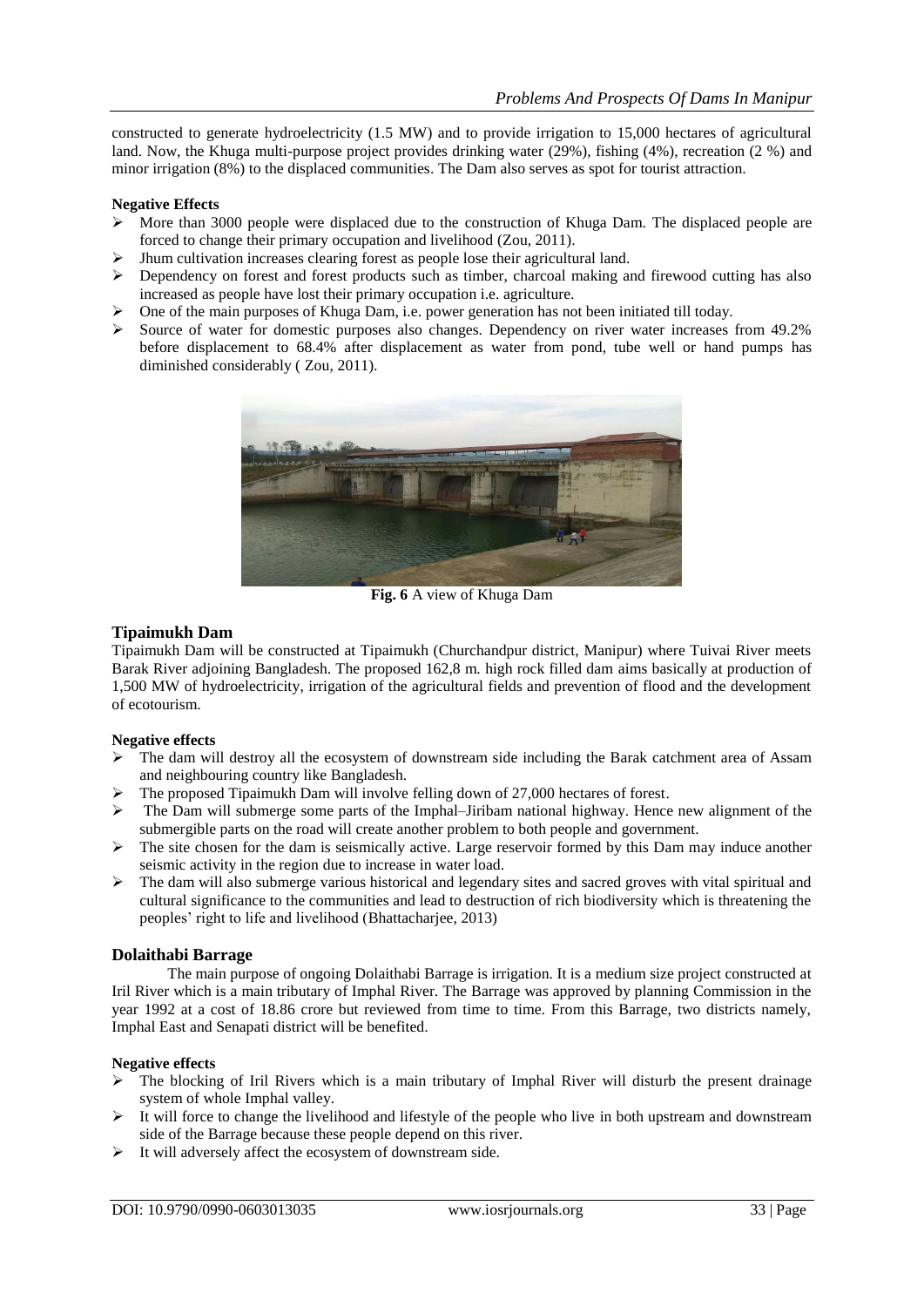

**Fig. 7** A view of Dolaithabi Barrage

#### **Singda Dam**

Singda Dam is a multipurpose dam which is located at Kangchup (19 km from Imphal) and constructed at Singda River. It is one of highest earthen dams in India (height-.60m and length-490m). The main purpose of the Dam is to supply drinking water to greater Imphal area and to provide irrigation facility to nearby areas. Now, it provides 7MGD drinking water to greater Imphal and irrigation water to an area of 4148 hectares of nearby paddy fields. It also serves as good tourist spot. The Dam was completed in 1995 though it started construction in 1975 at a cost of 6814 lakh.

#### **Negative effects**

- $\triangleright$  Since the dam blocks up flowing water, those aquatic animals that depend on the flow to reproduce or as part of their life cycle are put in danger.
- $\triangleright$  In addition to this, the beneficial sediments that is normally washed down by the river is blocked, which decreases the fertility of the soil in downstream side.
- $\triangleright$  Filling and exploitation of the dam reservoir has a negative effect on the stability of the slopes surrounding it and thus causes minor landslides.



**Fig. 8** A view of Singda Dam

#### **IV. Conclusion**

From our study, we know that dams have both positive and negative effects on environment, agriculture, social, cultural and normal life of the people. But if we compare both effects, the negative effects are much higher than the positive effects. The dams provide water for irrigation which is often lesser than the areas submerged under water by the dams (e.g. Ithai Barrage). Because of disturbance of normal flow of river by the dams, many swamps have dried up in the state. It has severe effects to the wetland ecosystem including Loktak Lake which is the habitat of many rare flora and fauna. These dams cause floods and draughts very often in Imphal valley. Many people are displaced without proper rehabilitation. So, proper rehabilitation and counselling should be given to the affected people. Some recommendations are given below based on our finding-

- Environmental Impact Assessment (EIA) should be done before, during and after construction of dam and taking necessary action in time.
- Avoid construction of large dams as North Eastern Region falls in Zone V of Indian seismic zonation. Beside this, there is chance for reservoir induced earthquakes in the region.
- $\triangle$  Proper rehabilitation and resettlement of the affected people is necessary.
- \* Regulate flow of water (i.e. don't cut off river flow totally as it will affect severely in downstream side).